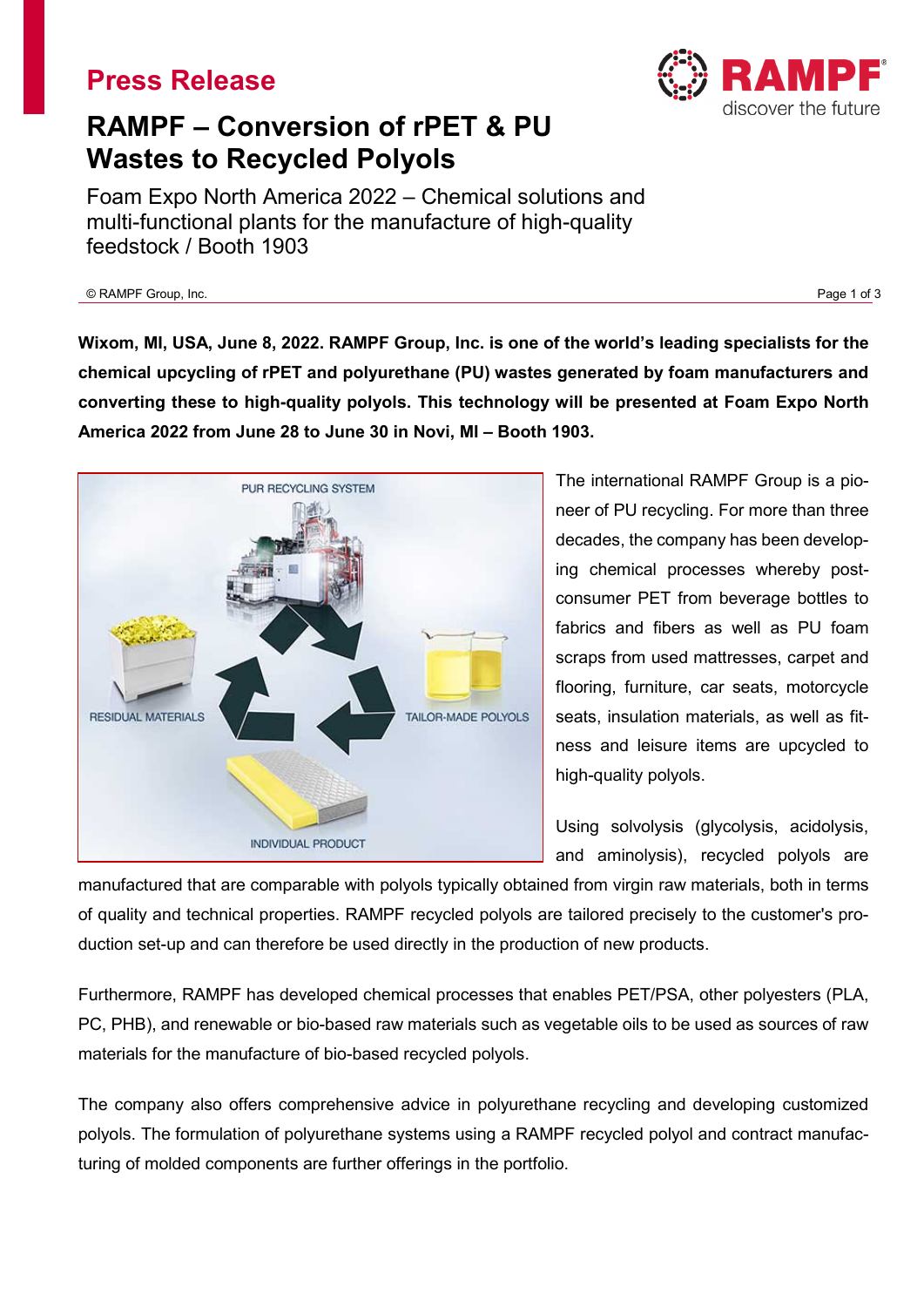#### **Press Release**

**RAMPF – Conversion of rPET & PU Wastes to Recycled Polyols** Foam Expo North America 2022 – Chemical solutions and multi-functional plants for the manufacture of high-quality feedstock / Booth 1903

© RAMPF Group, Inc. Page 2 of 2

### **Multifunctional recycling plants**

By combining its experience in chemical solutions in conjunction with the expertise of its partners in industrial plant construction, RAMPF is very successful on the international markets with a unique product offering – the development of turnkey multi-functional recycling plants for its customers. Using their own customized plants and polyurethane waste materials, PET, phthalic anhydride, and polyisocyanurate, companies manufacture their own high-quality recycled

polyols on site and use these in their production process. In doing so, they cut costs and contribute to the protection of the environment.

Dr. Shakti Mukerjee, Business Division Manager Eco Solutions at RAMPF Group, Inc. – "RAMPF chemical solutions and multi-functional plants guarantee first-class products and reduce both the dependency on volatile markets and the consumption of raw materials and energy. Our technology promotes a circular model that delivers both environmental and economic benefits. We are looking forward to presenting this unique offer at Foam Expo in Novi."

## **Shakti Mukerjee is giving a lecture at the accompanying Foam Expo conference on June 29 from 10:55am on the topic "Advancing a Circular Economy for Upcycling PET/PUR".**

**>** www.foam-expo.com/conference/conference-agenda